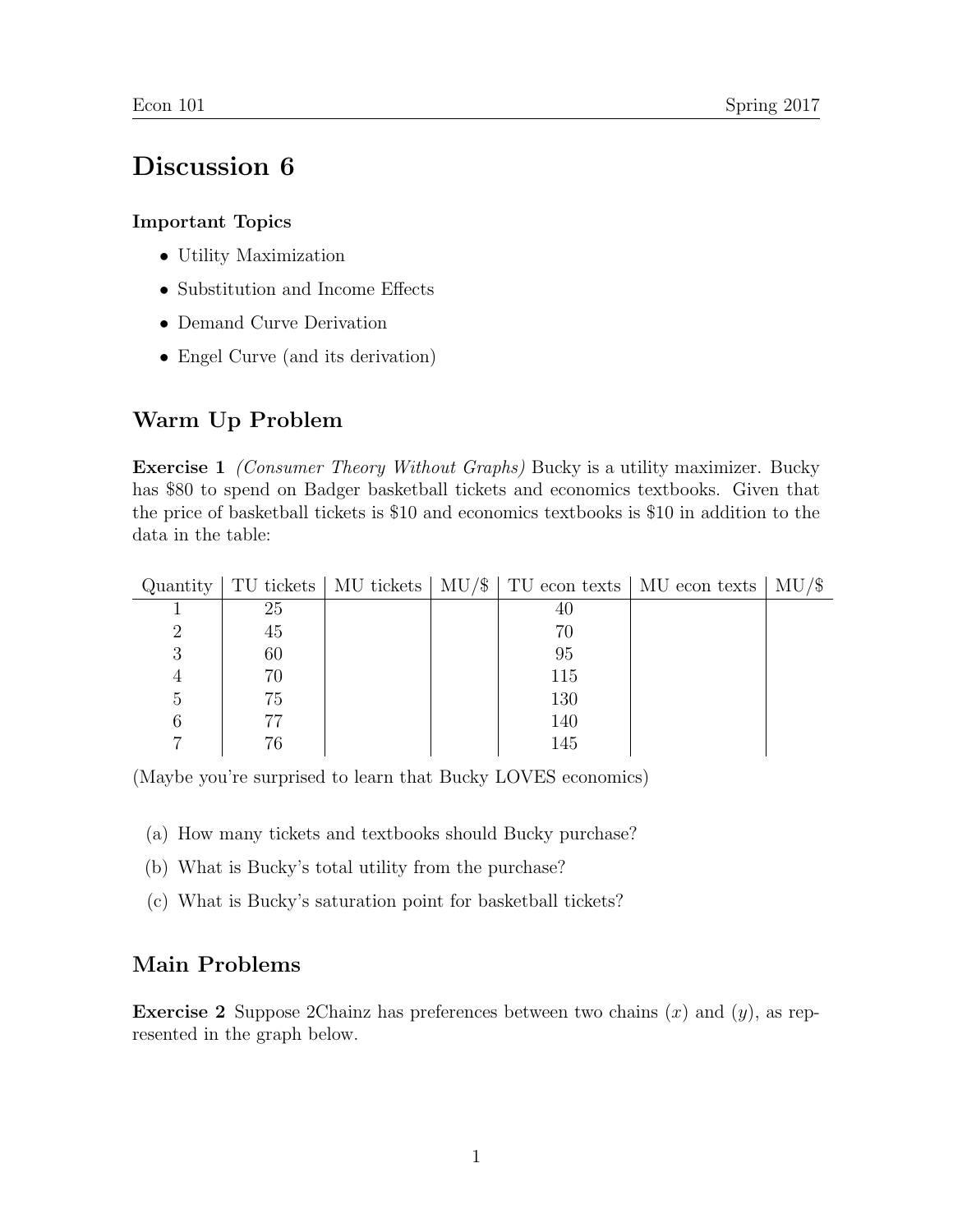

Point  $E_1$  is 2Chainz's initial consumption bundle. Then, the price of chain 'y' increases, causing 2Chainz to consume at point  $E_2$ . Point  $E'$  is the intermediate point between these two consumption bundles that is used to decompose the price (total) effect into income and substitution effects(it is therefore sometimes called a decomposition basket).

- (a) Will the substitution effect for chain 'x' be positive or negative? What about the income effect? Which effect is dominant? Explain.
- (b) Will the substitution effect for chain 'y' be positive or negative? What about the income effect? Which effect is dominant? Explain.
- (c) Compute the magnitude of these effects by completing the table below.

|                 |               |               | Substitution effect   Income effect   Price (total) effect |
|-----------------|---------------|---------------|------------------------------------------------------------|
| Pointwise       | $E_1$ to $E'$ | $E'$ to $E_2$ | $E_1$ to $E_2$                                             |
| Chain $x'$      |               |               |                                                            |
| Chain $\forall$ |               |               |                                                            |

- (d) Assuming a linear demand curve for chain 'y', what will this demand curve look like?
- (e) For 2Chainz is chain 'x' a normal or inferior good? What about chain 'y'? Justify your answer.

Exercise 3 Professor Hansen has recently taken a liking to early 2000s hip hop music. She has preferences for Xzibit albums  $(x)$ , and Young Jeezy albums  $(y)$ , which are represented in the graph below. Use it to answer the following questions.